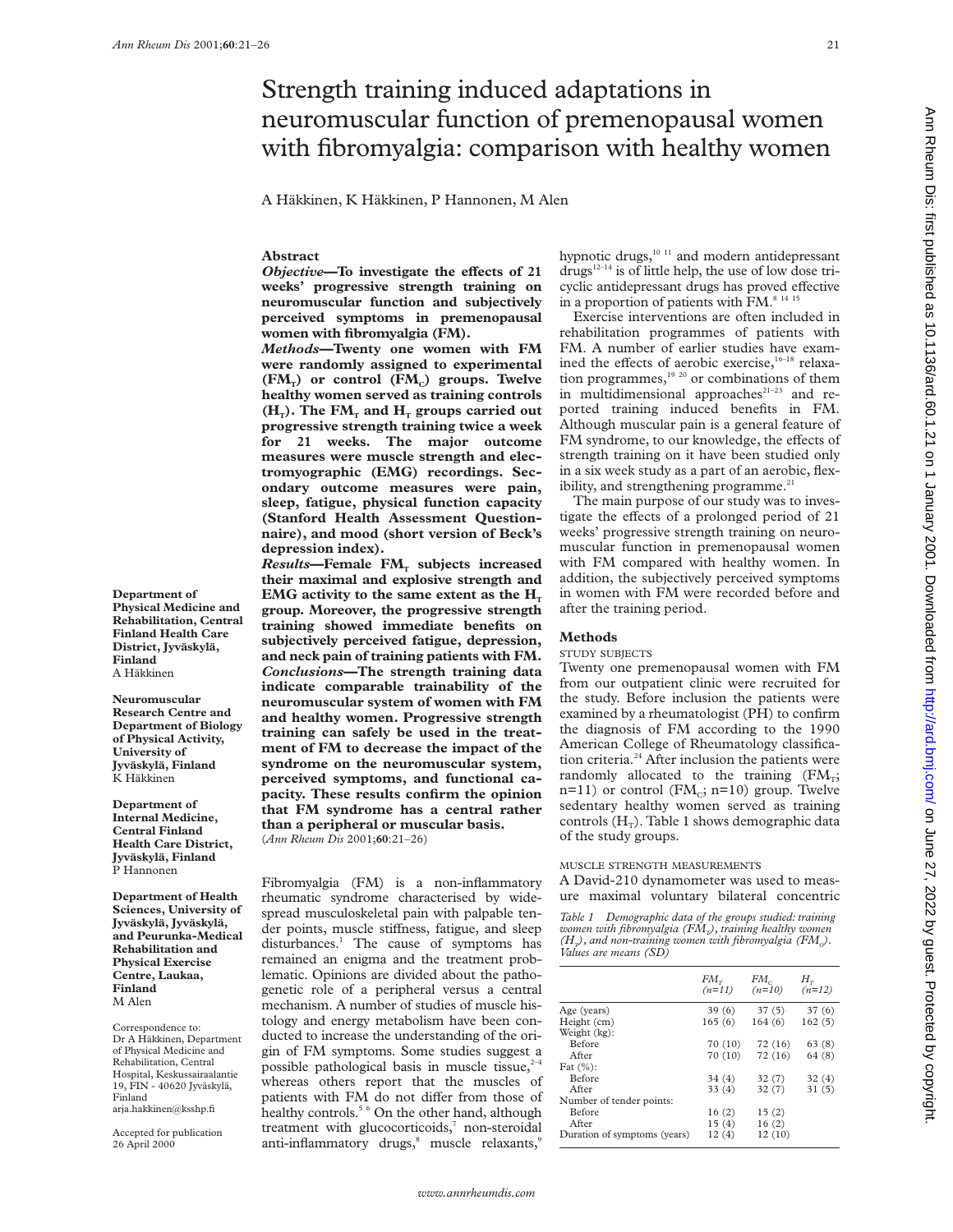force production of the leg extensors (hip, knee, and ankle extensors).<sup>25</sup> The subject was in a seated position so that the hip angle was 110 °. On verbal command the subject performed a concentric leg extension starting from a flexed position of 70 ° trying to reach a full extension of 180 ° against resistance. After each separate extension the load was gradually increased until the subject was unable to extend the legs to the required position. The last acceptable trial with the heaviest load was determined as one repetition maximum (1 RM). Low resistance warm up sets were conducted before 1 RM strength testing so that the subjects would be familiar with the

equipment and the proper exercise techniques. The first four weeks of the study served as a control period without strength training. The training subjects were assessed four weeks before training, at the start of training, and after 7, 14, and 21 weeks of training. The control subjects with FM were measured at weeks −4, 0, and 21.

Maximal voluntary bilateral isometric force and maximal rate of rise of force development (RFD) of the leg extensors were measured using a dynamometer reported earlier.<sup>25</sup> RFD was used as an isometric measure of explosive strength of the leg extensors. Maximal unilateral isometric force of the knee flexors was measured with a David-200 dynamometer.<sup>26</sup> The subject was in a seated position with hip and knee joints at 110 ° and 107 ° angles, respectively. On verbal command the subjects were instructed to exert their maximal force as fast as possible for a period of three to four seconds. A minimum of three trials was completed for each subject and the best result used for the subsequent statistical analysis.

#### ELECTROMYOGRAPHIC RECORDINGS

Electromyographic (EMG) activity during the bilateral isometric extension actions of the leg muscles was recorded from vastus lateralis, vastus medialis, and biceps femoris. Bipolar (20 mm interelectrode distance) surface EMG recording (miniature-sized skin electrodes 650437, Beckman) was employed. The electrodes were placed longitudinally on the motor point areas determined by an electrical stimulator. EMG signals were recorded telemetrically (2000 Glonner, Biomes). EMG was integrated (iEMG, and expressed for one second,  $\mu$ Vs) for each muscle separately for the maximal peak force phase of the maximal isometric action. The respective maximum iEMG values recorded for the right and left vastus medialis and lateralis during the best maximal leg extension force action were taken for further analysis.<sup>27</sup> The iEMG of the biceps femoris acting as an antagonist was also recorded during the isometric leg extension action. To calculate the antagonist coactivation percentage for the biceps femoris muscle during the extension actions, the EMG of the biceps femoris acting as an agonist was recorded during the maximal unilateral isometric knee flexion (iEMG of the biceps femoris during extension/iEMG of biceps femoris during flexion  $\times$  100).<sup>28</sup>

#### *TUMPS*

Dynamic explosive force characteristics of the leg muscles were measured on a force platform by using a maximal vertical squat jump (from a starting position of 90 ° for the knee angle). The hands were kept on the hips during the jump. The height of rise of the centre of gravity in the squat jump was calculated from the flight time. Three maximal jumps were recorded and the best maximum height was taken for further analysis. In all test conditions the time between maximal contractions or jumps was 1.5 minutes.

# SUBIECTIVELY PERCEIVED SYMPTOMS

Before and after the 21 week follow up period the subjectively perceived and reported intensity of most essential FM symptoms were rated on patients' self administered questionnaires. General pain and pain located in different anatomical parts of the body were expressed using a visual analogue scale, where the end descriptions were  $0 =$  no pain and  $100 =$  worst possible pain. In general health the end descriptions were "best–worst possible condition", in sleep "normal sleep—totally unable to sleep", and in fatigue "no fatigue—worst possible fatigue". The Stanford Health Assessment Questionnaire (HAQ) was used for the assessment of physical functional capacity<sup>29</sup> and the short version of Beck's depression index to assess the mood of the subjects with FM.<sup>30</sup>

# EXPERIMENTAL STRENGTH TRAINING

The training period was 21 weeks. The first four weeks of the study served as a control period. The subjects maintained their ordinary daily chores and physical activities, but no strength training was carried out. Thereafter, women in the  $FM_{T}$  and  $H_{T}$  groups started a supervised strength training period. Training was carried out twice a week and each training session included six to eight exercises, such as a squat exercise, knee and trunk extension/flexion exercises, and bench press. During the first three week period strength training was started with 15–20 repetitions for each set with loads of 40–60% of the one repetition maximum (1 RM) and continued during the next four weeks with 10–12 repetitions for each set with loads of 60–70% of 1 RM. Subsequently, during weeks 8–14 the number of repetitions was 8–12 for each set with loads of 60–80% of 1 RM, and during the last seven weeks 5–10 repetitions with loads of 70–80% of 1 RM were performed. In addition, from the seventh week onwards 30% of the training for the leg muscles was performed as "explosive" strength training with light loads of 40–60%, but each repetition was performed as rapidly as possible. All training sessions included warm up and cool down exercises using a bicycle ergometer and muscle stretching. Moreover, the subjects continued their ordinary daily chores and physical activities.

# **STATISTICS**

The means and standard deviations (SD) are given as descriptive statistics. The performance characteristics of the training groups and the reference group were compared with a one way analysis of variance. To determine the effects of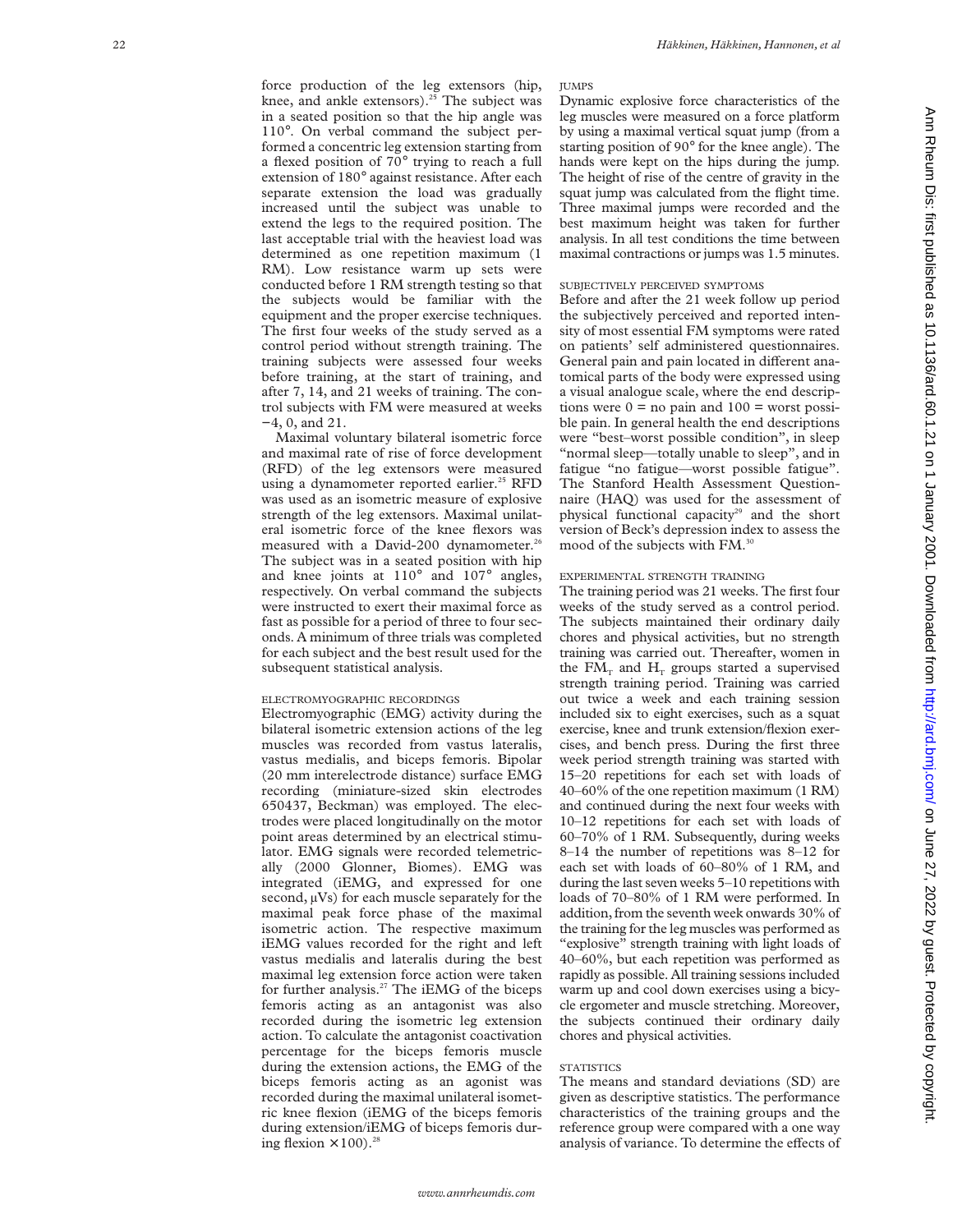strength training the data were analysed by multivariate analysis of variance with repeated measures. The level of statistical significance was  $p<0.05$ . The coefficients of correlation were calculated with the Spearman's test.

#### **Results**

The bilateral dynamic (1 RM) and isometric leg extension forces remained statistically unaltered in all study groups during the four week control period (figs 1 and 2). During the 21 weeks of strength training the mean (SD) 1 RM values increased in  $FM<sub>T</sub>$  by 23 (6)% (p<0.001), in H<sub>T</sub> by 28 (9)% (p<0.001), while a slight (NS) decrease of 1 (3)% occurred in  $FM<sub>c</sub>$  (fig 1). The mean (SD) maximal bilateral isometric leg extension strength increased by 27 (11)% (p<0.001), 37 (16)% (p<0.001), and 7 (9)% (NS) in  $FM_T$ ,  $H_T$ , and  $FM_C$ , respectively (fig  $2$ ). The difference in the changes of isometric leg extension forces between  $FM<sub>T</sub>$ and FM<sub>c</sub> and between  $H<sub>T</sub>$  and FM<sub>c</sub> were significant (p<0.001).

None of the groups showed statistically significant changes during the control period in the maximal agonist iEMGs of the vastus lateralis and vastus medialis muscles of the bilateral isometric leg extension actions (fig 3). During the 21 week training period the iEMGs of the



*Figure 1 Mean (SD) bilateral leg extension (1 RM) in fibromyalgia (FM<sub>T</sub>) and healthy*  $(H_T)$  *trainers and fibromyalgia controls (FM<sub>c</sub>) during the four week control and 21 week strength training periods.*



*Figure 2 Mean (SD) bilateral isometric leg extension forces in fibromyalgia (FM<sub>T</sub>) and healthy (* $H_T$ *) trainers* and fibromyalgia controls (FM<sub>c</sub>) during the four week *control and 21 week strength training periods.*

right and left legs increased significantly in  $H_T$ (p=0.002 and p<0.001) and in  $FM_T$  (p=0.008) and  $p<0.001$ ). In  $FM<sub>c</sub>$  only minor (NS) changes were recorded. At the post-test the difference of the changes between the  $FM<sub>T</sub>$  and  $FM<sub>C</sub>$  groups and the  $H_T$  and  $FM_c$  groups was significant (p=0.023 and p=0.013), respectively. The coactivation of the biceps femoris during the isometric leg extension did not change statistically significantly in any of the groups during either the four week control period or the 21 week experimental period (fig 4).

The mean (SD) maximal rate of the rise of force development (RFD) did not change



*Figure 3 Mean (SD) maximal integrated electromyographic (iEMG) activity of the vastus medialis and vastus lateralis muscles in maximal isometric leg extension in fibromyalgia (FMT) and healthy (HT) trainers and fibromyalgia controls (FMC) during the four week control and 21 week strength training periods. (A) left leg; (B) right leg.*



*Figure 4 Coactivation percentage of the biceps femoris muscle during maximal isometric leg extension in fibromyalgia* ( $FM<sub>T</sub>$ ) and healthy ( $\ddot{H}<sub>T</sub>$ ) trainers and *fibromyalgia controls (FMC) during the four week control and 21 week strength training periods.*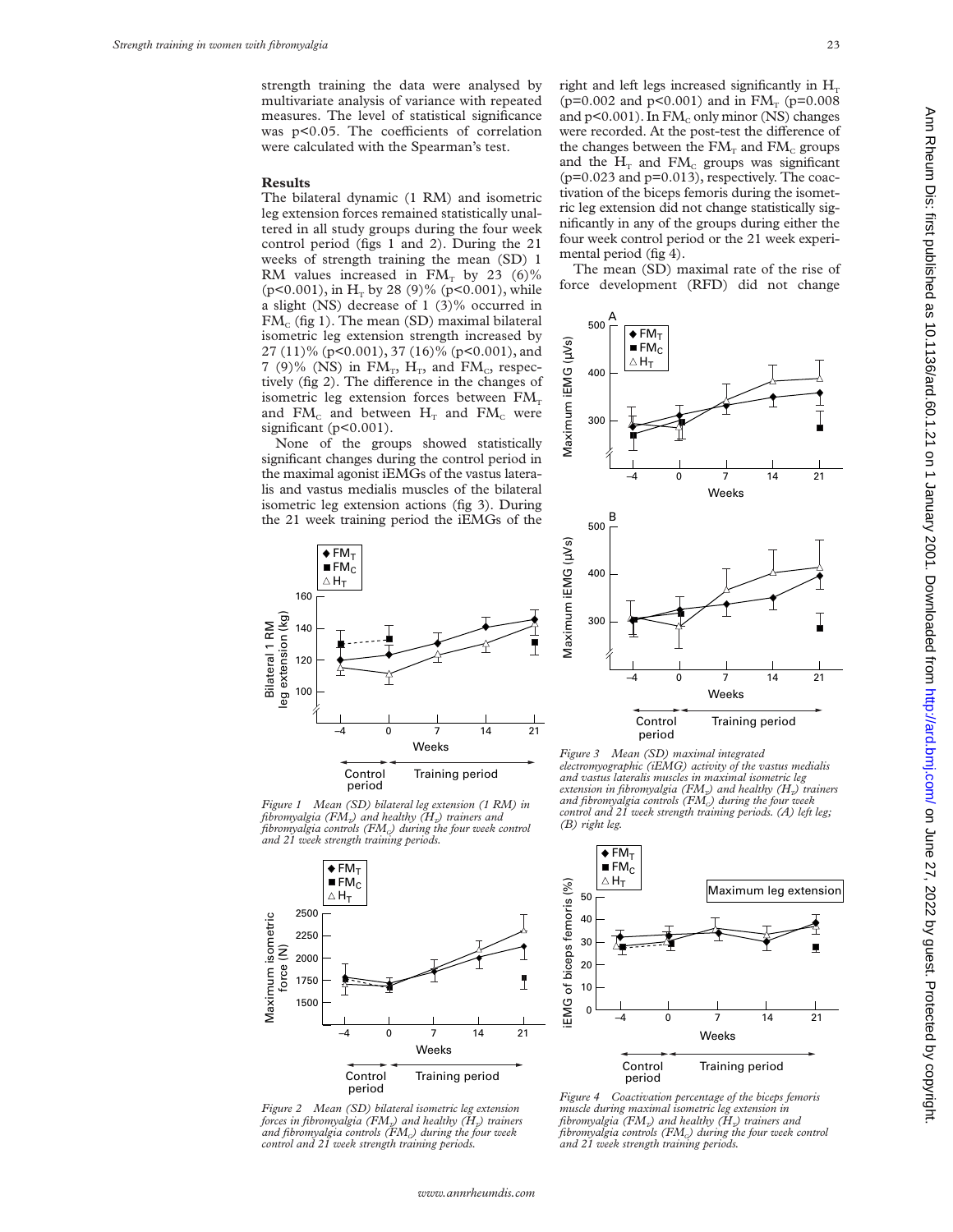

*Figure 5 Mean (SD) maximal rate of force development in bilateral isometric leg extension in fibromyalgia (FM<sub>T</sub>)* and healthy  $(H<sub>x</sub>)$  trainers and fibromyalgia controls  $(FM<sub>c</sub>)$ *during the four week control and 21 week strength training periods.*



*Figure 6 Mean heights (SD) in maximal vertical squat jump among fibromyalgia (FM<sub>7</sub>) and healthy (H<sub>7</sub>) trainers and fibromyalgia controls (FM<sub>c</sub>) during the four week control and 21 week strength training periods.*

significantly during the control period in any of the three groups (fig 5). The RFD values were at their highest after 14 weeks of training both in the H<sub>T</sub> (p=0.017) and FM<sub>T</sub> (p=0.013) groups in comparison with baseline and then decreased slightly (NS) during weeks 14–21. The RFD values remained unchanged in  $FM<sub>c</sub>$ .

The maximal vertical heights in the squat jump remained statistically unaltered in all groups during the control period (fig 6). During the 21 week training period the squat jump height increased in  $FM<sub>T</sub>$  by 12 (10)%

*Table 2 Subjectively perceived symptoms (mean (SD)) in the training (FM<sub>T</sub>) and non-training (FM<sub>C</sub>) women with fibromyalgia before and after the 21 week study period* 

|                                      | $FM_{T}(n=11)$ |                        | $FM_c(n=10)$  |                         |
|--------------------------------------|----------------|------------------------|---------------|-------------------------|
|                                      | <b>Before</b>  | After                  | <b>Before</b> | After                   |
| General pain (VAS‡, 0-100 mm)        | 48 (25)        | 24 (19)                | 35(19)        | 60 (27)                 |
| Pain in different parts of the body: |                |                        |               |                         |
| Back                                 | 37 (32)        | 28 (24)                | 35 (32)       | 52 (29)                 |
| Neck                                 | 45(19)         | $22(29)$ *             | 56 (33)       | 51 (35) <sup>+</sup>    |
| Abdomen                              | 15(15)         | 23(26)                 | 22(25)        | 31 (32)                 |
| Arms                                 | 56 (26)        | 36(24)                 | 61 (30)       | 36 (34)                 |
| Legs                                 | 40(21)         | 46(26)                 | 64 (30)       | 61 (31)                 |
| General health (VAS, 0-100 mm)       | 53 (26)        | 27(22)                 | 34 (29)       | 48 (26)                 |
| Sleep (VAS, $0-100$ mm)              | 47 (23)        | 37 (14)                | 58 (29)       | 55 (22)                 |
| Fatique (VAS, 0-100 mm)              | 62 (22)        | 43 $(25)$ <sup>*</sup> | 59 (31)       | 60 (22)                 |
| $HAQ+$ disability $(0-3)$            | 0.6(0.6)       | 0.3(0.6)               | 0.7(0.4)      | 0.7(0.3)                |
| Depression index (0-21 points)       | 6.4(5.0)       | $3.6(3.1)$ *           | 6.6(4.9)      | $7.5(4.9)$ <sup>+</sup> |

\*p<0.05, change within the group between before and after the test.

†p<0.05, difference between the groups after the test.

‡VAS = visual analogue scale; HAQ = Health Assessment Questionnaire.

(p=0.005), in H<sub>T</sub> by 11 (13)% (p=0.007) while in  $FM<sub>c</sub>$  it decreased by 4 (20)% (NS). The differences in the relative changes between  $FM<sub>T</sub>$ and  $FM_c$  and between  $H_T$  and  $FM_c$  were significant (p=0.003 and p=0.026, respectively).

At the beginning of the trial the perceived symptoms were similar in both FM groups (table 2). After the 21 week strength training period neck pain, fatigue, and depression indices improved significantly in  $FM_T$ . In  $FM_C$ none of the changes was significant. Neck pain and depression indices were more favourable in the  $FM<sub>T</sub>$  group than in the  $FM<sub>C</sub>$  group after the test. There was a positive correlation between general health and general pain both in the  $FM_T$  ( $r_s = 0.87$ ; p<0.001) and  $FM_C$  ( $r_s = 0.93$ ; p<0.001) groups at the post-test. In the  $FM_T$ group the change of depression index correlated positively with the change of fatigue (*rs* =0.66; p=0.036), and HAQ index changes correlated positively with the changes of general pain  $(r<sub>s</sub>=0.95; p=0.004)$  and general health ( $r_s$ =0.86; p=0.027).

### **Discussion**

This study showed that during the 21 week progressive strength training female patients with FM could increase their maximal dynamic and isometric muscle strength to the same extent as healthy women. The strength gains in both  $FM<sub>T</sub>$  and  $H<sub>T</sub>$  groups were accompanied by considerable increases in the maximal voluntary neural activation of the agonist vastus medialis and vastus lateralis muscles. The performance in the squat jump increased significantly in both training groups as did the changes in explosive strength of the leg extensors recorded in the isometric action (RFD). Moreover, the progressive strength training showed positive effects in the training women with FM  $(FM_T)$  on subjectively perceived fatigue, mood, and neck pain. In the non-training women with  $FM$  ( $FM<sub>c</sub>$ ) the measured muscle strength characteristics and perceived symptoms remained unaltered.

It has been shown that in previously untrained healthy people the increases in maximal strength seen during the first weeks of strength training are largely attributable to the increased motor unit activation of the trained agonist muscles. $31 \frac{32}{2}$  In accordance with this, in the present follow up study both  $FM<sub>T</sub>$  and  $H<sub>T</sub>$ groups showed increases in their maximal isometric force and iEMG during the training period induced by strength training. The increase of iEMG took place not only during the initial weeks but throughout the entire training period, probably owing to the applied training programme with progressively increasing loads throughout the experimental period. Increases in the magnitude of iEMG, induced by strength training, suggest that the number of motor units recruited has increased, or motor units are firing at higher rates, or a combination of these two has occurred.<sup>28 31 32</sup> Nevertheless, the increased iEMGs indicate that the contributing role of the nervous system for strength development was important throughout the entire training period. Therefore, the force and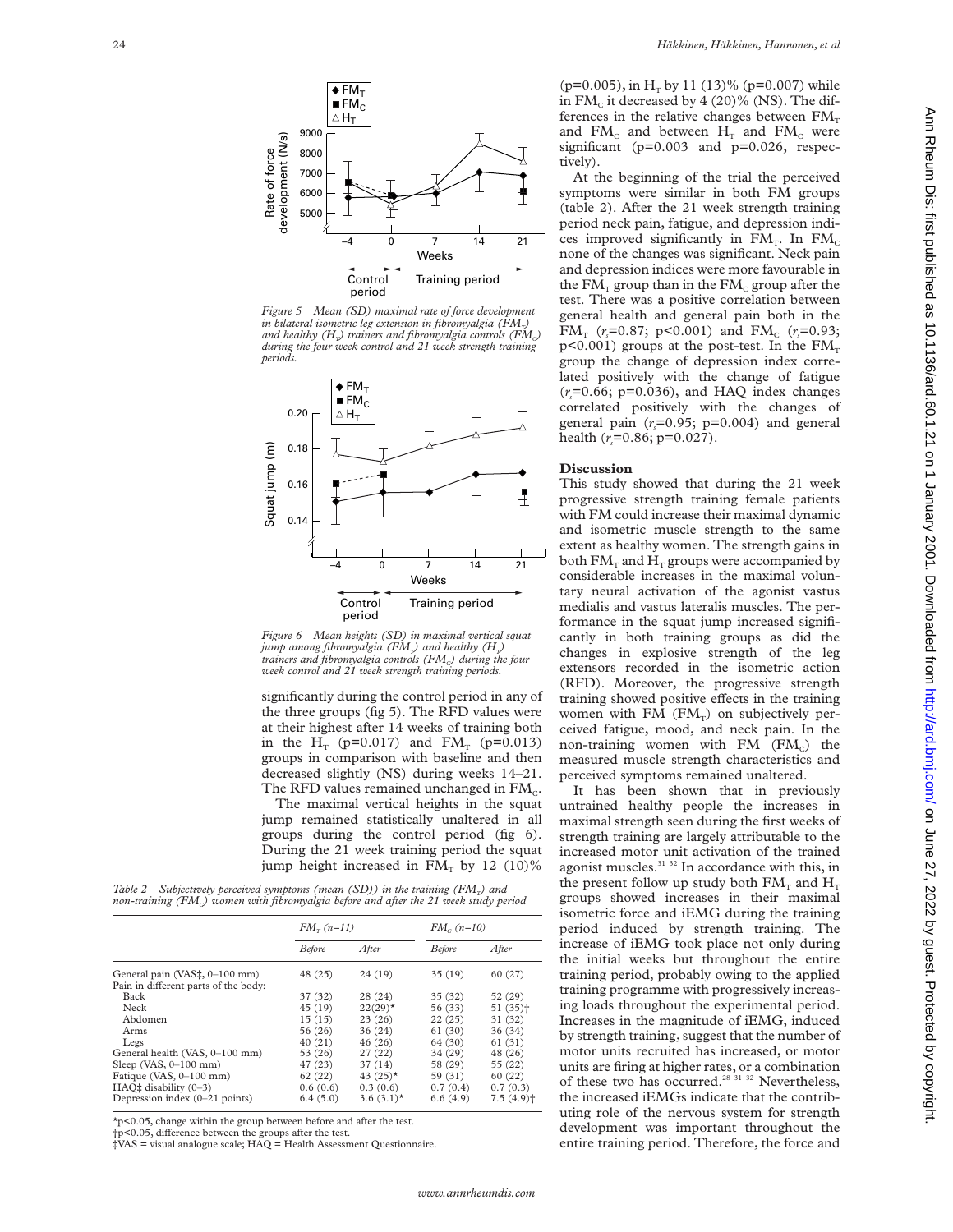iEMG increases obtained in  $FM<sub>T</sub>$  women can be considered as normal neuromuscular adaptations to strength training stimuli. To what extent the increase in strength might be explained by training induced hypertrophy of the leg extensor muscles was not examined.

The magnitude of the coactivation of the antagonist hamstring muscles during the maximal isometric leg extension was similar in all groups at baseline. This result is consistent with an earlier report<sup>25</sup> and indicates that the coactivation of these muscle groups was already, at baseline, within the normal range not only in the healthy women but also in the women with FM in both study groups. The present data also indicate the presence of a normal neural inhibitory mechanism aimed at protecting the musculoskeletal system from injury when the agonist muscles become fully activated.<sup>25</sup> These results further show that the magnitude of the antagonist coactivation remains rather stable not only among middle aged healthy subjects but also among patients with FM, at least when the present type of force production action is applied. Strength training does not produce any further changes in the antagonist coactivation to influence the net strength production of the agonist muscles, but large neural adaptation takes place in the activation of these muscles.

The strength training programme applied was expected to produce increases both in maximal strength and rapid force production of the trained muscles. The ability of muscles to produce force rapidly is important in several tasks of daily life, such as climbing stairs or prevention of falls. The results show that the increases in maximal strength were accompanied by increases in explosive strength characteristics recorded during isometric (RFD) and dynamic (squat jump) actions both in the  $FM<sub>r</sub>$ and  $H<sub>T</sub>$  groups. This might be explained by the increased rapid neural activation of the trained muscles,<sup>28</sup> as one third of the exercises were conducted with slightly lower loads but with higher movement velocities in order to improve explosive strength. However, both training groups reached a plateau after 14 weeks of progressive strength training in both RFD and squat jump. The findings indicate a need for more individual programming of the training to optimise the improvement of explosive strength and to maintain it.

Physical exercise has been found to be an effective intervention strategy for long term management of FM. McCain *et al*<sup>17</sup> and Wigers *et al*<sup>16</sup> found that aerobic physical exercise improves not only the cardiovascular fitness but also raises the pain threshold scores of trained patients with FM. In our strength training intervention no statistically significant changes were seen in the number of tender points during the 21 week follow up time, supporting the earlier suggestion that tender point counts are only weakly related to symptom severity.<sup>33</sup> All the outcome variables of the  $FM_T$ group improved, except for pain in the legs. The training programmes included more exercises for the legs, and training induced muscle soreness may in part explain the finding. On

the other hand, the patients with FM had a wide distribution of symptoms and thus only the improvements in neck pain, fatigue, and mood reached statistical significance during the study period. In the  $FM_T$  group the improvements in pain and general health led also to improvements in daily physical function. Thus the subjectively perceived physical disability decreased together with decreasing pain. The result is consistent with that of Hawley *et al*, <sup>34</sup> indicating that functional disability assessed by the HAQ index contributed to the severity of FM.

The improvements in depression index correlated positively with the improvements of fatigue in  $FM<sub>T</sub>$ . However, the depression index seemed to be unrelated to pain in both FM groups. This result is in line with the results by Baumstark *et al* showing that depression does not predict pain behaviour among patients with FM.35

Despite a rather small study group the results of our supervised strength training study indicate that the neuromuscular system of women with FM and of age matched healthy women can be similarly trained. The evidence supports the suggestion of Simms that FM is a chronic pain syndrome which has a central rather than a peripheral or muscular basis.<sup>36</sup> Moreover, the improvements in perceived symptoms and function support the assumption that even heavy resistance strength training can safely be used in the treatment of patients with FM to minimise the effects on the neuromuscular system of the inactivity associated with the FM syndrome. Depending on practical conditions group programmes may also be used and sometimes preferred to the above individual exercise regimens as they are financially more feasible. However, owing to the multidimensional nature of FM, various other scientifically effective means, in addition to physical activity, have to be used in the treatment of these patients.

This study was supported in part by grants from Finnish Social Insurance Institution and the Yrjö Jahnsson Foundation.

- 1 Doherty M, Jones A. ABC of rheumatology. Fibromyalgia syndrome. BMJ 1995;310:386–9.
- 2 Bengtsson A, Henriksson K-G, Larsson J. Reduced high-energy phosphate levels in the painful muscles of patients with fibromyalgia. Arthritis Rheum 1986;29:817–  $21.$
- 3 Bartels E, Danneskiols-Samsoe B. Histological abnormalities in muscle from patients with certain type of fibrositis. Lancet 1986;i:755–7.
- 4 Park J, Phothimat P, Oates C, Hernanz-Schulman M, Olsen N. Use of P-31 magnetic resonance spectroscopy to detect metabolic abnormalities in muscles of patients with fibromyalgia. Arthritis Rheum 1998;41:406–13.
- 5 Simms R, Roy S, Hrovat M, Anderson J, Skinnar G, LePoole S, *et al*. Lack of association between fibromyalgia syndrome and abnormalities in muscle energy metabolism. Arthritis Rheum 1994;37:794–800.
- 6 de Blecourt A, Wolf R, van Rijswijk M, Kamman R, Knipping A, Mooyaart A. In vivo 31P magnetic resonance spectroscopy (MRS) of tender points in patients with primary fibromyalgia syndrome. Rheumatol Int 1991;11:
- 51–4. 7 Clark S, Tindall E, Bennett R. A double blind crossover trial of prednisolone versus placebo in the treatment of fibrosi-tis. J Rheumatol 1985;12:980–3.
- 8 Goldenberg D, Felson D, Dinerman H. A randomized controlled trial of amitriptyline and naproxen in the treatment of patients with fibromyalgia. Arthritis Rheum 1986;29: 655–9.
- 9 Pattrick M, Swannell A, Doherty M. Chlormezanone in primary fibramyalgia syndrome: a double blind placebo controlled study. Br J Rheumatol 1993;32:1371–7.
- 10 Drewes A, Andreasen A, Jennum P, Nielsen K. Zopiclone in the treatment of sleep abnormalities in fibromyalgia. Scand J Rheumatol 1991;20:288–93.